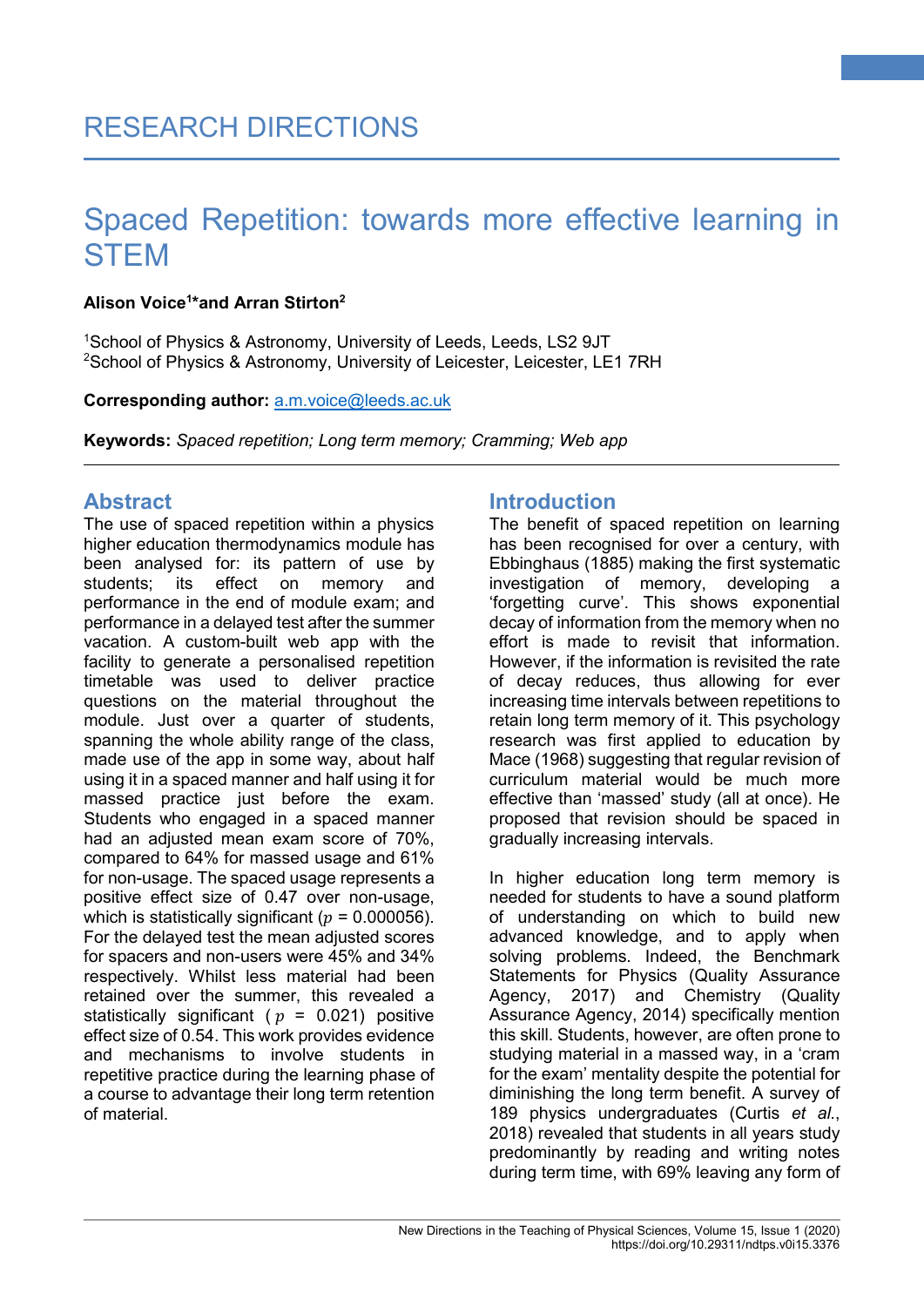self-testing until the month before the exam. This learning strategy is hardly surprising since both students and teachers tend to focus on short term performance, and rarely consider the effect on long term retention [\(Kornell &](#page-8-5) [Bjork, 2007;](#page-8-5) Roediger & [Karpicke, 2018\)](#page-8-6).

Further investigation into the nature of this spaced practice reveals that recall (testing) is more beneficial than re-reading [\(Roediger &](#page-8-7) [Karpicke, 2006a\)](#page-8-7) even in the absence of marking or feedback. This is explained [\(Rawson](#page-8-8) *et al.*, 2015) as the process of recall improving and increasing the retrieval pathways in the brain.

In STEM classroom situations recent studies have demonstrated the benefit of spaced repetition on long term memory with Medical students [\(Kerfoot](#page-8-9) *et al.*, 2007), Maths students (Rohrer & [Taylor, 2007;](#page-8-10) Gallo & [Odu, 2009;](#page-8-11) [Rohrer, 2009\)](#page-8-12), Engineering students [\(Hopkins](#page-8-13) *et al.*[, 2015\)](#page-8-13) and Natural Science students [\(Kapler](#page-8-14) *et al.*, 2015).

In the 1970s Leitner [\(1972\)](#page-8-15) developed a system of flash cards, sorted into five boxes, to employ the spacing effect to develop long term memory. The first box contained information least known, the second box was known a little better, and so on. Cards in the first box were then reviewed daily, the second box every two days, etc. When confident that information on a particular flash card could be recalled it was promoted to the next box, but failing to recall the information on any card in any box, demoted it back to the first box. With the advent of personal computers and mobile technology, apps have been created to replicate this process, the most well-known probably being *Anki* and *Duolingo*.

Based on this wealth of evidence that regular repetition and recall of material promotes better long term memory, the research reported here investigates how first year undergraduate (UG) Physics students engage with practice questions supplied via a custom-built spacedrepetition app. The effect of app usage on performance in the end of module exam, and an impromptu delayed test after the summer vacation is examined.

# **Methods**

To examine the effects of spaced repetition in a university STEM module setting, trials were conducted on three successive cohorts of first year physics students at the University of Leeds over the academic years 2016-17, 2017- 18, and 2018-19. For each trial, the students were given access to the intervention (a bespoke spaced-repetition web app) to assist them with their semester two thermodynamics module.

**2**

Outcomes were assessed according to a controlled before-after design, comparing semester one and module-specific semester two exam performance between the control and intervention groups. Additionally for the 2018-19 cohort, a delayed test on thermodynamics content was administered at the beginning of their second year to assess how well material was retained over the summer.

## **Student participation**

In each trial all first year students enrolled on the thermodynamics module were invited to use the web app to assist their learning. Each cohort was informed about the app through an initial in-lecture presentation and reminded of its availability at various points throughout the module. The exact timing of when the app was introduced to students varied from year to year.

Participation in the intervention group was voluntary (and thus not randomized) and could commence at any point from the initial introduction of the software, right up to the exam. Faculty were blind to individual participation, but aware of overall usage and self-reported student usage. The work was conducted in line with ethical requirements and approval from the University of Leeds.

## **Provision of the spaced repetition web-app**

A purpose-built web application was used for the trials, consisting of a bank of questions with the facility to deliver a personalized review schedule. The questions were designed to give students practice of the core laws, equations and concepts of the module, while the scheduling system informed the students individually of the best time to review each question, in line with the spacing effect.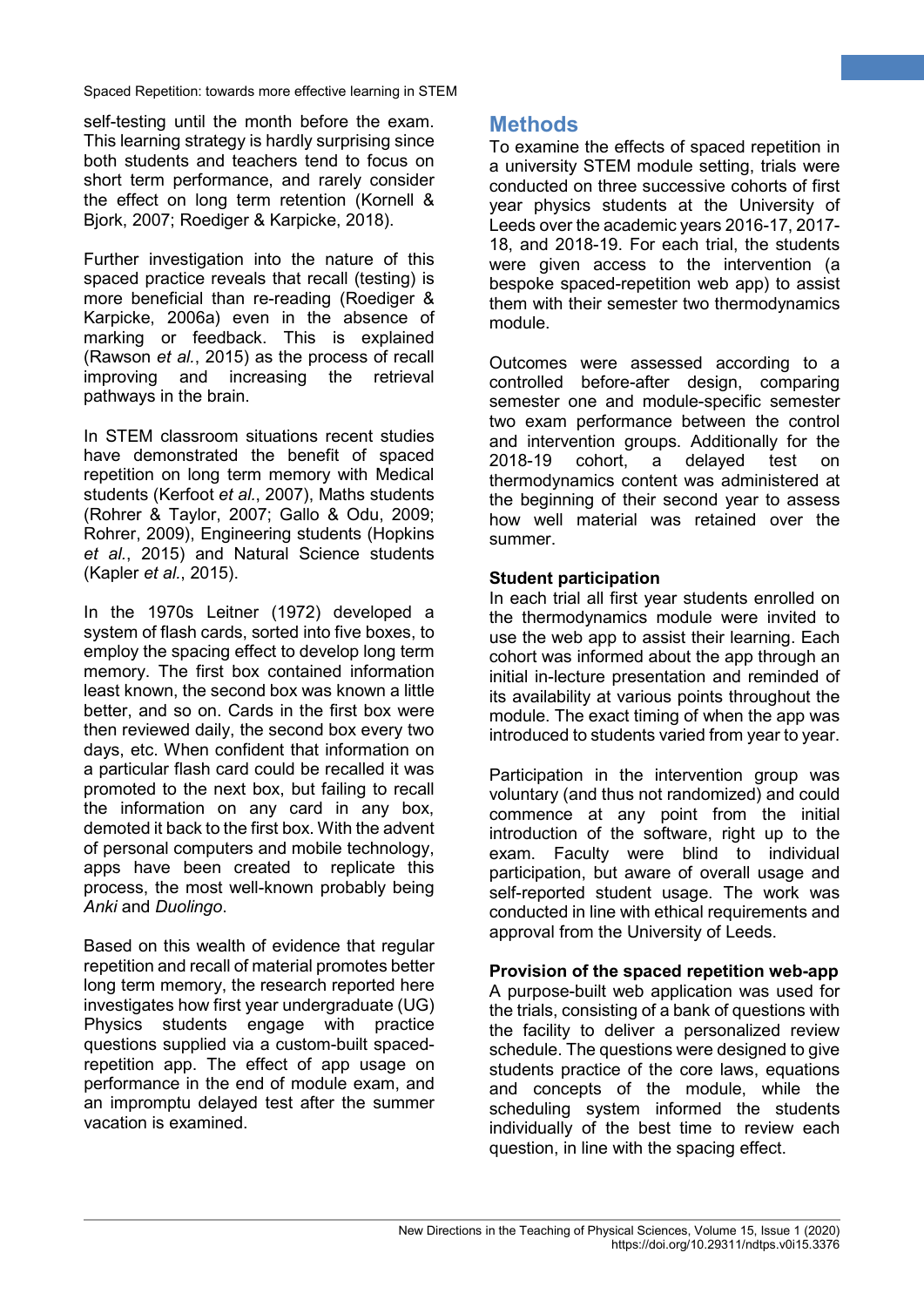As the questions were being developed alongside the trials, the number and content of the questions varied slightly from year to year; starting with 50 questions in 2016-17, rising to 67 questions in 2017-18 and dropping to 62 in 2018-19. Questions were both conceptual and mathematical in nature, containing a mix of self-assessed free-recall questions alongside computer-assessed mathematical ones. To mitigate the issue of students purely memorising the answers to particular questions, the parameters in mathematical questions were randomised during each review, so that the information being recalled was the process to solve and not the numerical answer. For the self-assessed questions students had to decide for each question whether they were sufficiently familiar with that part of the syllabus, or whether they needed more practice.

The scheduling system was designed to present for repeat the next day, any wrongly answered mathematical question or a question self-assessed as not sufficiently familiar. Successful/familiar questions were set for review at ever increasing time intervals according to the following pattern: 1 day after initially completing the question, then 6 days after the first review, and then subsequently at intervals of 2.5 times the previous interval (i.e. 15 days, 37 days, etc.). Students were permitted to review questions within 10% of the scheduled date.

## **Outcomes to be tested**

The primary outcome measure for each trial was improvement in student performance in the thermodynamics section of the second semester exam, as controlled by their overall first semester exam performance in Physics. Usage data from the web app, consisting of the time of review and pass/fail for each question, was collected to determine how students made use of the intervention.

For the 2018-19 cohort there was an additional outcome measure: student retention of thermodynamics material over the summer, measured by student performance in a delayed test at the beginning of their second year and controlled by their first year, semester one performance.

**3**

## **Statistical methods**

Students that did not complete either of their first or second semester exams were dropped from the analysis. Scores for both the first semester physics exam and the thermodynamics exam were normalized to a percentage score to facilitate a before-andafter comparison.

As the control and intervention groups were identified post-hoc, two analyses were carried out: an *intention-to-treat* analysis where all students that used the app at least once were assigned to the intervention group, regardless of how they used it; and a *per-protocol* analysis, where students that massed their usage of the app (i.e. all their usage was on a single day) were excluded from the analysis.

Comparisons of the mean semester one physics exam performance between the control and intervention groups were undertaken using a two-tailed Welch's  $t$ -test (a modification of Student's  $t$ -test for unequal sample variances) and differences in variances) and performance were calculated. Analysis of Covariance (ANCOVA) was used to test for significant difference between intervention and control groups in their thermodynamics performance. To measure how large an impact the intervention had, the thermodynamics results were controlled for the first semester physics exam performance yielding the ANCOVA-adjusted means for each group. The effect size was then calculated as the standardized mean difference between the groups (Maxwell & [Delaney, 1990\)](#page-8-16).

## **Results and Discussion**

## **Which students used the app?**

Data on 429 students was collected across all three trials, of which 94% (405) completed both the semester one and thermodynamics exams and were carried forward in the analysis. Of these 108 (26%) were considered *app users*, having completed at least one question on the app. See Table 1 for cohort details.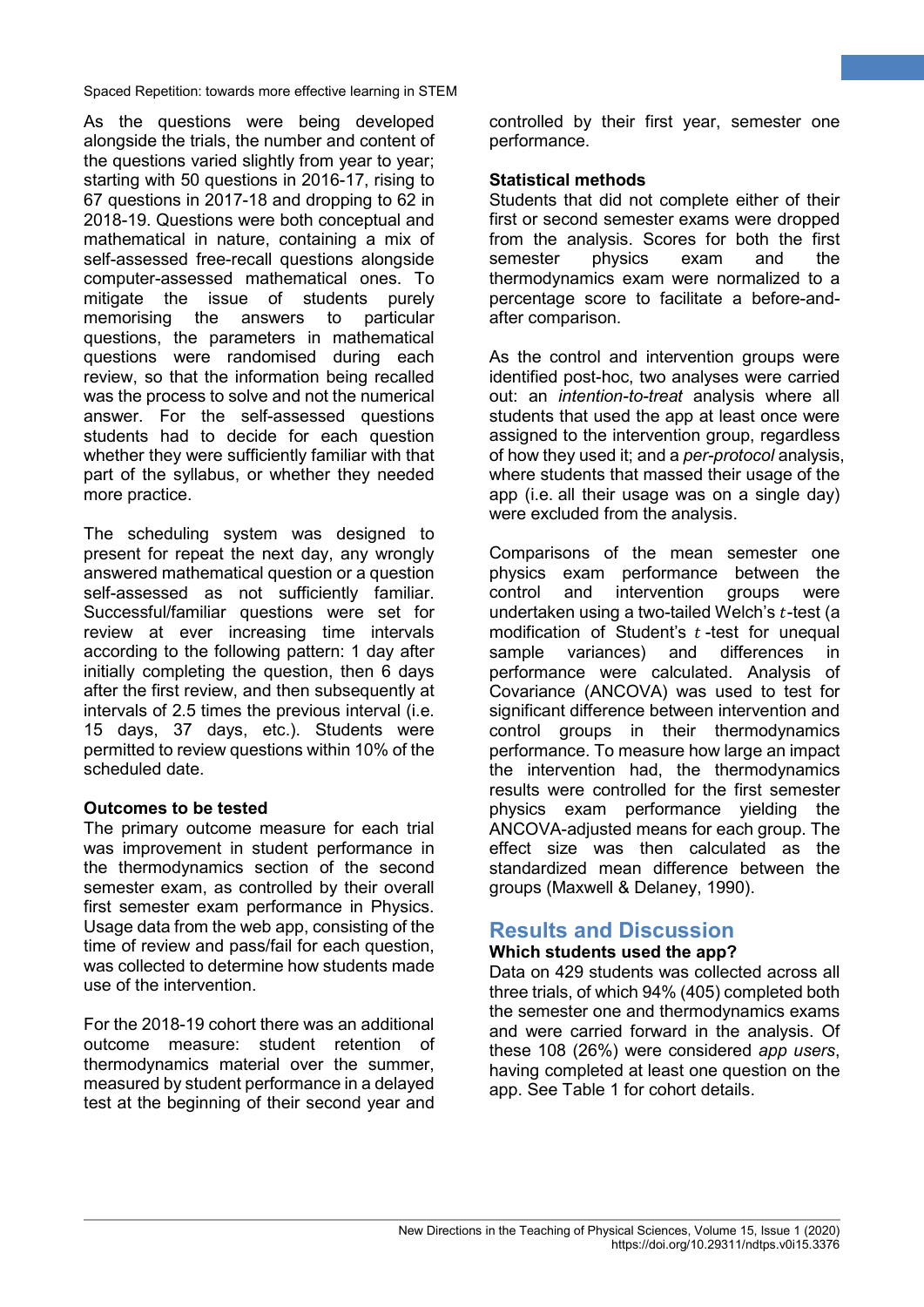| <b>Academic year</b> | <b>Cohort size</b> | <b>App users</b> | $\sqrt{9}$ Users |
|----------------------|--------------------|------------------|------------------|
| 2016-17              | 103                | 34               | 33               |
| 2017-18              | 142                | 24               | 17               |
| 2018-19              | 160                | 50               | 31               |

**4**

**Table 1** Number of students using the spaced repetition app in each cohort.



**Figure 1** Histograms comparing the distributions of semester 1 physics exam marks for students that subsequently used the app vs. those that did not.



**Figure 2** Timelines of the collective usage of the web app for each cohort.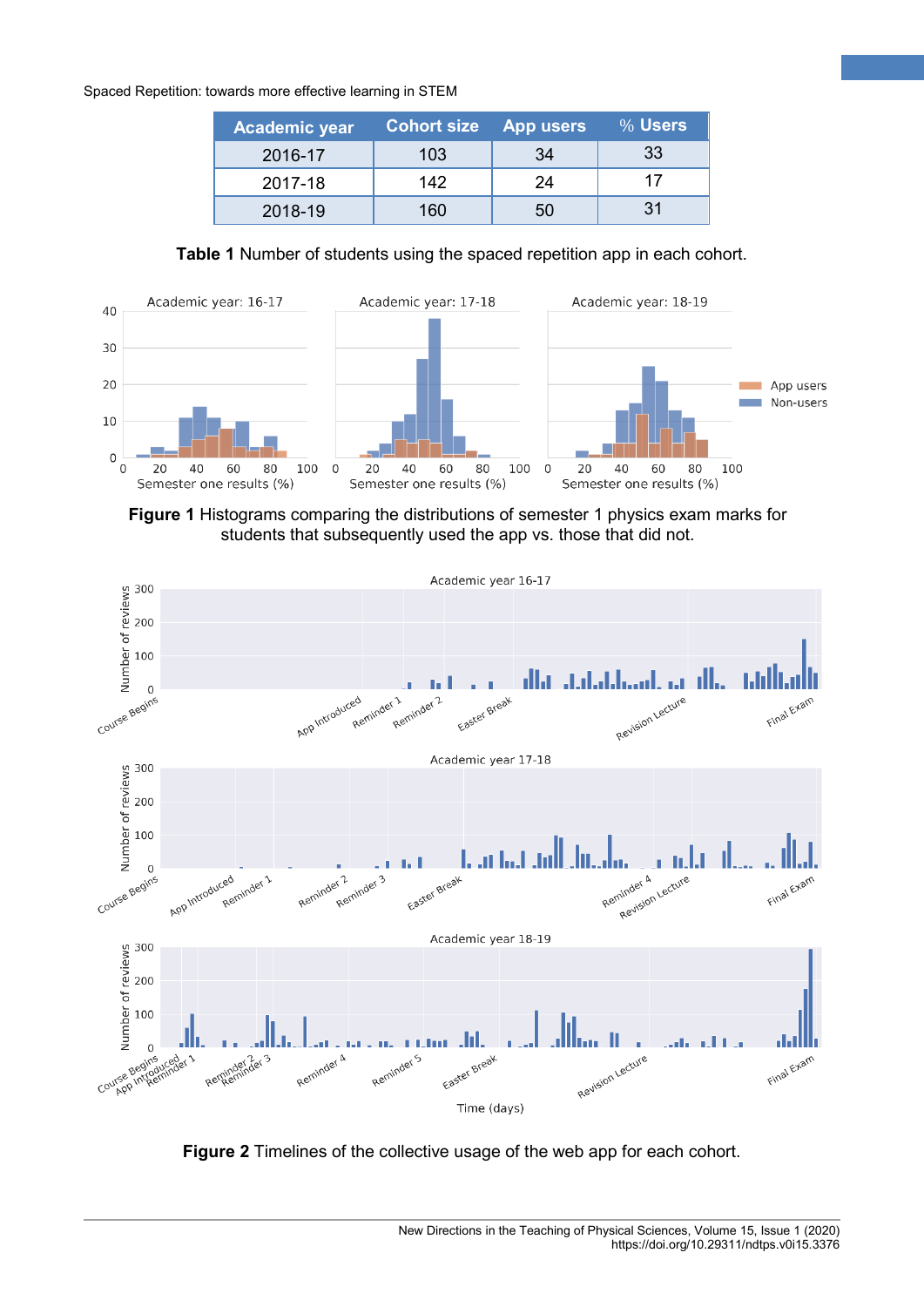| Academic year |    |    | Crammers Spacers %Crammed %Spacers |     |
|---------------|----|----|------------------------------------|-----|
| 2016-17       | 16 | 18 |                                    | 53  |
| 2017-18       |    | 15 | -37                                | 63  |
| 2018-19       | 24 | 26 | 48                                 | .52 |

**Table 2** Number and percentage of spacers and crammers in each cohort of app users



**Figure 3** Timeline of app usage for two students typifying spaced practice (Student A) and massed practice (Student B).

Figure 1 shows the distribution of the semester one physics exam marks for students who subsequently became *app-users* and *nonusers* within the semester two thermodynamics module. This demonstrates that students who chose to engage with the spaced repetition app in semester two spanned the full ability range of the class, as determined by their semester one performance. No statistically significant differences in the average semester one exam results for subsequent *app-users* and *nonusers* were found in any of the trials (with  $p = 0.26$ ,  $p = 0.26$  and  $p = 0.30$  respectively for <br>2016-17. 2017-18. and 2018-19)  $2016 - 17$ . corresponding to mean differences of +4.1%, -2.9% and +2.6% respectively).

## **When did students engage?**

Figure 2 shows a timeline of app usage for each cohort, revealing reasonably steady usage throughout the term with several spikes. In particular, for each trial spikes in usage were observed in the days immediately before the final exam, indicating that some students used the app to 'cram for the exam', despite being encouraged to space their practice throughout the term.

**5**

In fact almost half (45%) of the *app users* only used the app for massed, rather than spaced, practice (Table 2).The difference between students engaging in spaced practice (*spacers*) and those engaging in massed practice (*crammers*) is highlighted in Figure 3, which shows the usage timelines for two students most typifying these different behaviours.

Anecdotally, when surveyed at the end of the module both these students agreed that using the app enhanced their understanding (Student A 'strongly agreed', Student B 'mostly agreed'), but when asked if the app kept topics fresh in their mind, Student A 'strongly agreed' and Student B 'mostly disagreed'.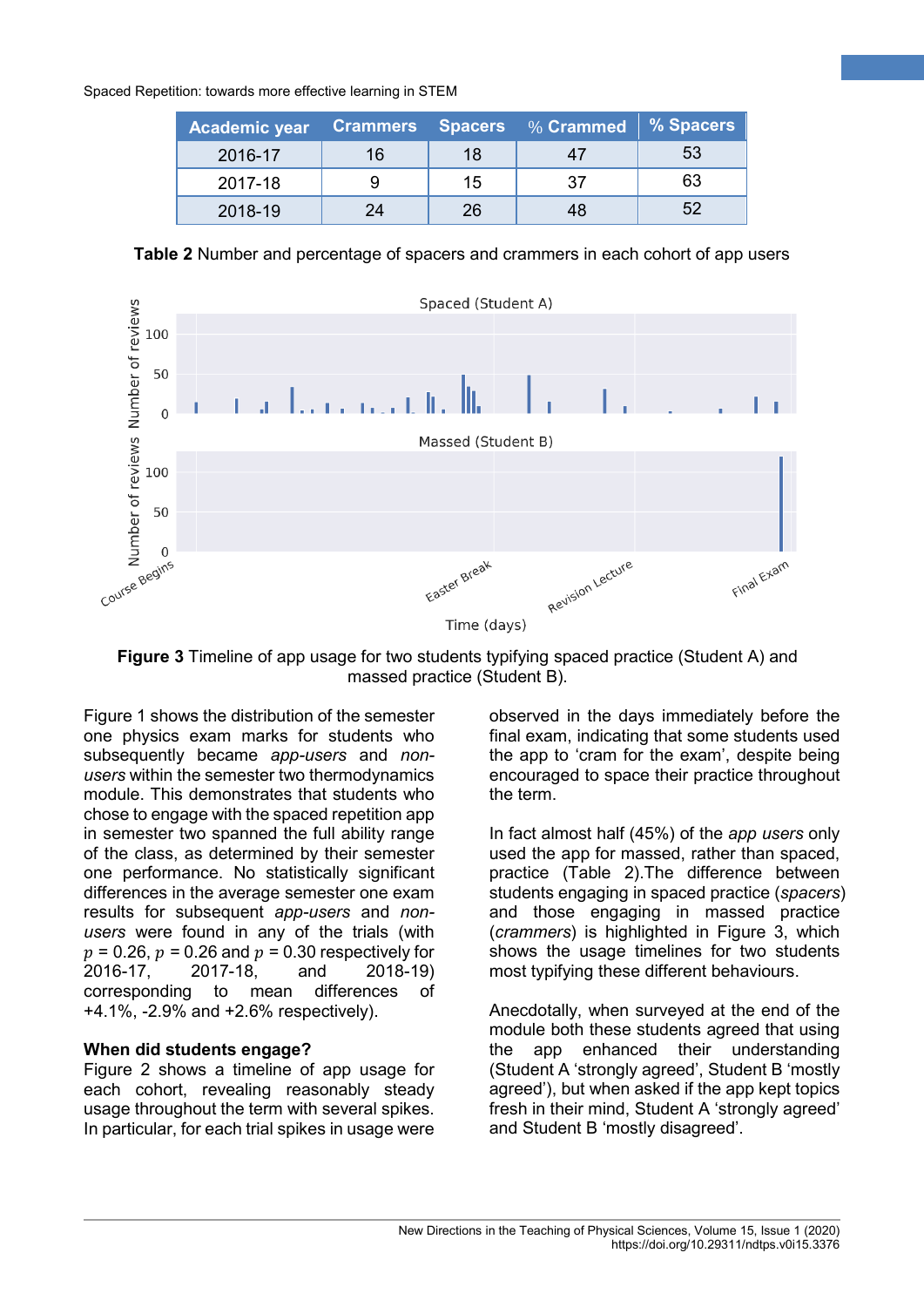

**Figure 4** Box plots of unadjusted thermodynamics results, plotted for app users and nonusers

| <b>Academic</b><br>year | Adj. mean<br>non-users (%) | Adj. mean<br>app users (%) | <b>Mean</b><br>difference (%) | <b>Effect</b><br>size | p-value |
|-------------------------|----------------------------|----------------------------|-------------------------------|-----------------------|---------|
| 2016-17                 | 57                         | 64                         | $+7$                          | 0.33                  | 0.039   |
| 2017-18                 | 58                         | 70                         | $+12$                         | 0.71                  | 0.00057 |
| 2018-19                 | 66                         | 68                         | +2                            | 0.13                  | 0.36    |

**Table 3** ANCOVA-adjusted mean thermodynamics scores for app users and non-users, effect size and statistical significance of each trial under an intention-to-treat analysis.

## **Intention-to-treat analysis**

To look in more detail at the impact of the app, the effect on the end of module thermodynamics exam was analysed. Firstly, students who made any use of the app (*app users*) were compared with students who did not use it at all (*non-users*). Figure 4 shows box plots of the thermodynamics exam scores for users and non-users in each cohort, revealing an increased mean for app users in all cases.

To control for any innate ability in physics or superior exam technique, the thermodynamics results were scaled by the semester one physics exam scores and labelled as 'adjusted' results. For the 2016-17 and 2017-18 cohorts *app users* had statistically significant higher ANCOVA-adjusted mean thermodynamics scores compared to *non-users*  $(p = 0.039$  and  $p = 0.00057$  respectively) corresponding to effect sizes of 0.33 (+7%) and 0.71 (+12%). In 2018-19 the difference in performance was positive but not found to be statistically significant. See Table 3 for complete results.

Combining student results across all three trials, *app users* and *non-users* were found to have adjusted mean scores of 67% and 61% respectively; corresponding to a statistically significant ( $p = 0.00045$ ) positive effect size of 0.33. With app users spanning the ability range of the whole class this enhanced performance of over half a 'classification grade' is evidence of the benefit to all students.

**6**

## **Per-protocol analysis**

Since only just over half of the *app users* engaged with the app in a spaced manner (Table 2), this second analysis focusses more closely on the effect of spaced repetition. It removes those students who undertook all their app usage on one day (massed practice), and thus compares *spacers* with *non-users*. Despite the spacers being a subset of app users, they still spanned the full range of performance in the semester one physics exam, from fail to  $1<sup>st</sup>$  class. Statistically, no significant differences were found between the average semester one physics results for *spacers* and *non-users* in any of the trials (with  $p = 0.49$ ,  $p = 0.88$  and  $p = 0.88$  respectively for <br>2016-17. 2017-18. and 2018-19: 2018-19; corresponding to mean differences of +3.1%,  $+0.47\%$  and  $+0.47\%$  respectively). Figure 5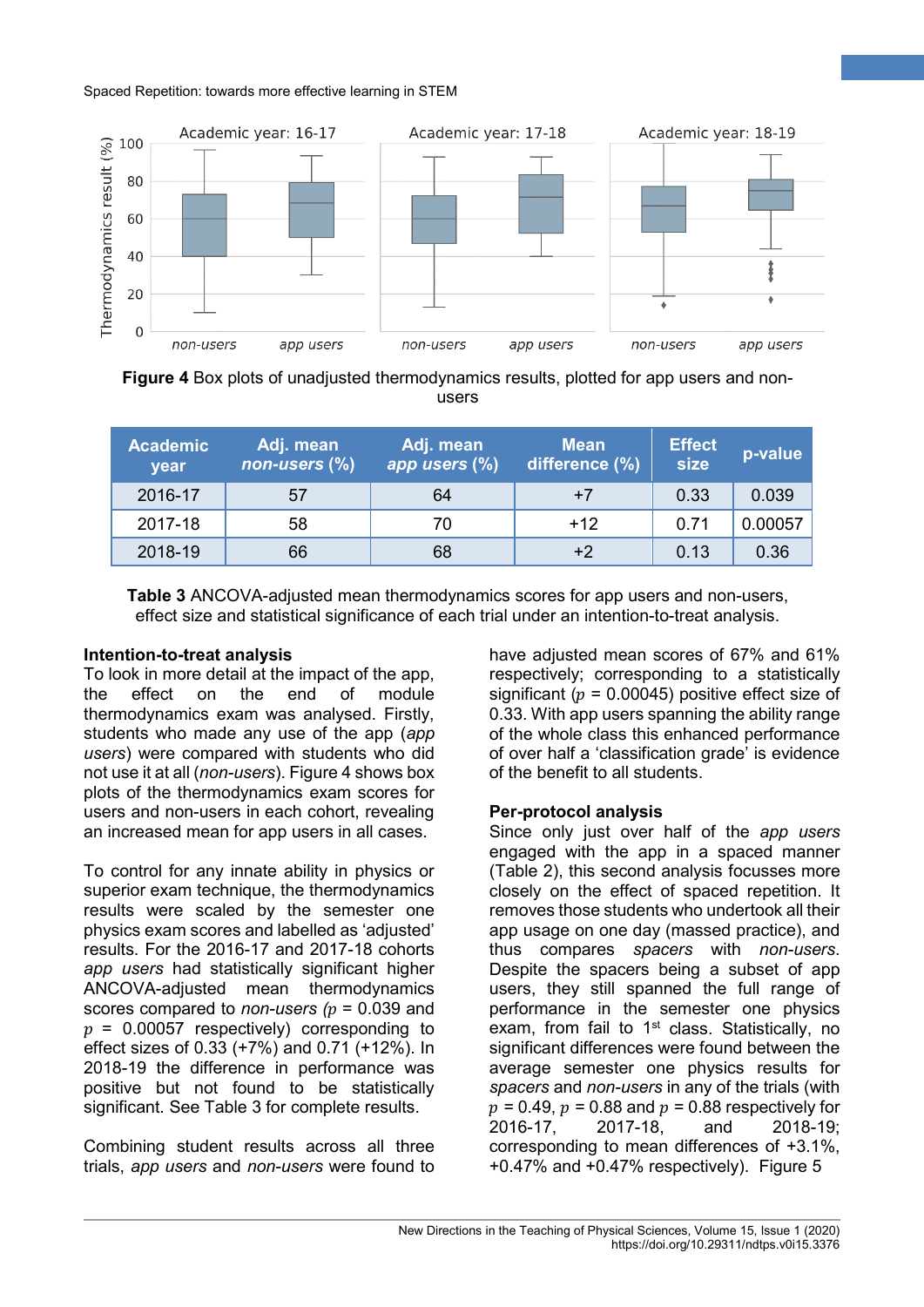

**Figure 5** Box plots of unadjusted thermodynamics results, plotted for spacers and non-users*.*

| <b>Academic</b><br>year | Adj. mean<br>$\sqrt{np}$ non-users $(\%)$ | Adj. mean<br>spacers $(\%)$ | <b>Mean difference</b><br>(%) | <b>Effect size</b> | $p$ -value |
|-------------------------|-------------------------------------------|-----------------------------|-------------------------------|--------------------|------------|
| 2016-17                 | 57                                        | 64                          |                               | 0.34               | 0.070      |
| 2017-18                 | 58                                        | 73                          | $+15$                         | 0.80               | 0.0014     |
| 2018-19                 | 66                                        | 72                          | +6                            | 0.38               | 0.037      |

**Table 4:** ANCOVA adjusted mean thermodynamics scores, effect size and p values for spacers vs non-users in each trial under a per-protocol analysis.

shows box plots of raw thermodynamics scores for *spacers* and *non-users*, revealing an increased effect for spaced usage, over all usage, implying spaced practice is superior to massed practice in terms of preparation for the exam.

Table 4 gives data adjusted for semester one performance in physics. In 16-17 the difference in adjusted performance between *spacers* and *non-users* was not found to be statistically significant  $p = 0.07$ . However, for both 2017-18<br>and 2018-19 the spacers performed performed significantly better ( $p = 0.001$  and  $p = 0.037$ respectively) with effect sizes of 0.80 and 0.38.

When combining student results across all three trials, *spacers* and *non-users* were found to have adjusted mean scores of 70% and 61% respectively, corresponding to a statistically significant ( $p = 0.000056$ ) positive effect size of 0.47. This difference spans a whole degree class and is strong evidence to encourage students and staff alike to engage in spaced repetition during the learning of STEM material. In contrast, *crammers* did not show a statistically significant effect when compared to *non-users* ( $p = 0.26$  adj, mean =  $64\%$ ).

**7**

## **Delayed test**

Since this intervention and analysis was undertaken in a real classroom situation, where students were free to study in other ways in addition to using the app, perhaps the ultimate test of the long term memory effect of this spaced repetition app, comes from the delayed test, delivered without warning at the start of the second year, after the summer vacation.

This delayed test, delivered to the 18-19 cohort, showed a positive difference in adjusted means between *app-users* (adjusted mean 40%) and *non-users* (adjusted mean 34%) with and effect size of 0.33 although this was not statistically significant ( $p = 0.084$ ). However, when comparing *spacers* with *non-users* the adjusted means were 45% and 34% respectively, indicating a statistically significant effect size of 0.54 ( $p = 0.021$ ). This compares favorably with the effect size of 0.41 determined by Kerfoot [\(2009\)](#page-8-17) for delayed testing of medical students. Students that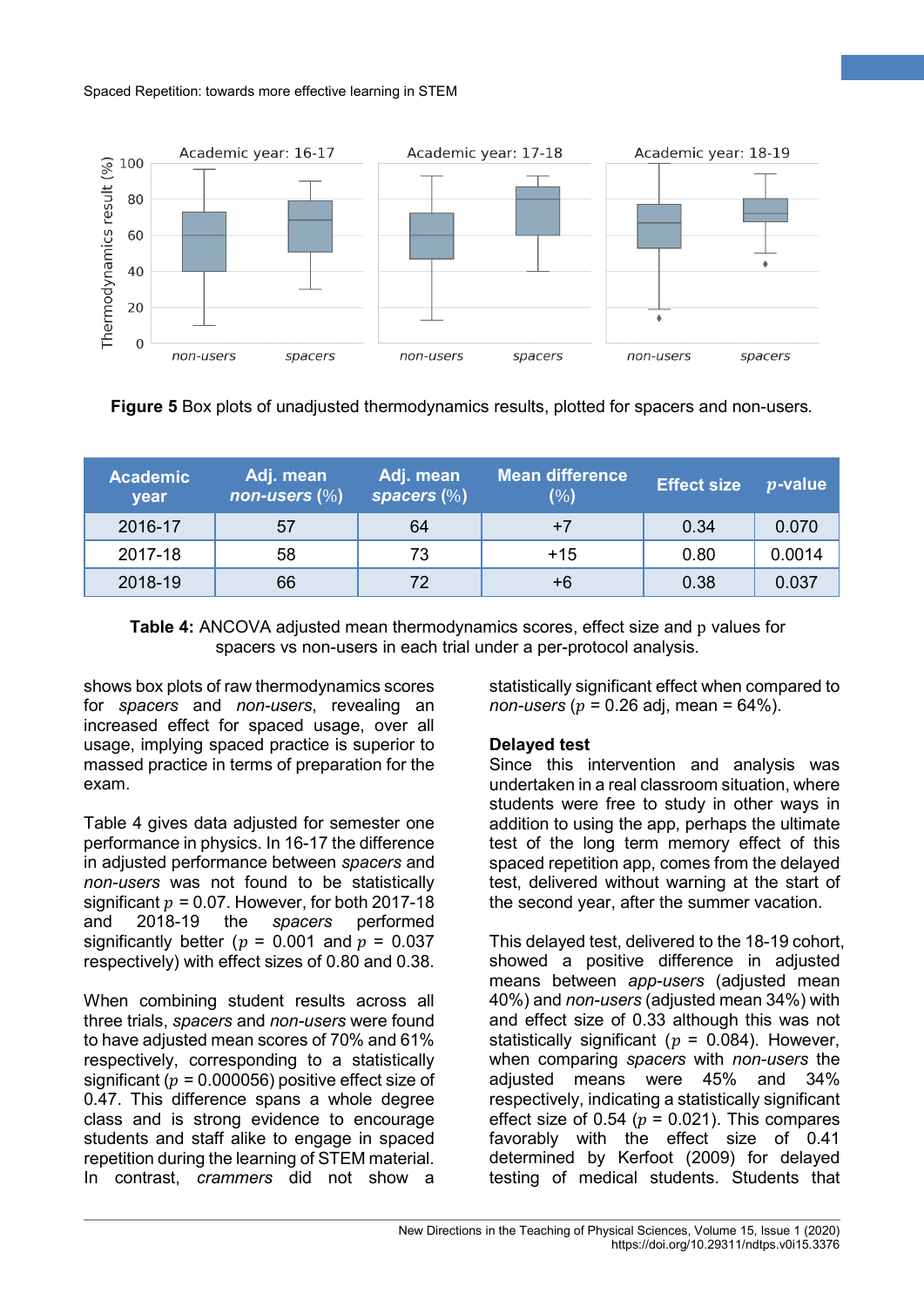crammed did not perform significantly higher than *non-users* ( $p = 0.77$ , adj. mean = 36%).

This demonstrates the long-term memory benefit of spaced repetition within a STEM module under real teaching conditions. The lower adjusted means (delayed test vs thermodynamics exam) reveal that students have forgotten some of the material over the summer, in line with Ebbinghaus' forgetting curve [\(Ebbinghaus, 1885\)](#page-8-0). But the effect of using the app in a spaced manner has significantly enhanced students' relative performance over non-users. Such evidence is important to encourage more students (and staff) to engage in spaced repetition practice, to help students develop a deeper knowledge and understanding of their discipline to advantage them throughout their degree. And in line with Roediger and Karpicke [\(2006b\)](#page-8-18) this shows the benefit of testing as part of the learning process rather than just to assess what has been learned.

# **Conclusions**

This research was undertaken to investigate student engagement with spaced repetition within a 1st year physics module in an attempt to foster better long-term memory retention of material. Such retention is desirable as a platform for more advanced study and to improve students' problem solving skills, a key graduate outcome and employability attribute. A custom-built web app was used to deliver questions on core laws, equations and concepts in thermodynamics, which had the facility to generate a personalised repetition timetable, and to monitor usage.

Trials were conducted on three successive cohorts of physics students (2016-17, 2017-18, 2018-19) with analysis encompassing 405 students in total. Of these typically 26% made use of the app in some way. For analysis students were post-identified as *app users*, *non-users*, and *spacers*, with spacers being a subset of users. Students in all three categories spanned the full ability range of the class, as determined by reference to their score in the physics exam immediately preceding the thermodynamics module.

To evaluate the effect of the app on memory and performance, the end of module exam

scores in thermodynamics were 'adjusted' according to performance in the previous semester physics exam, to control for inherent physics ability and/or exam technique. Over the three cohorts, students who had engaged with the app in a *spaced* manner had an adjusted mean thermodynamics exam score of 70%, compared to 61% for *non-users*. This is essentially a full classification grade difference and represents a statistically significant ( $p =$ 0.000056) positive effect size of 0.47, demonstrating the power of spaced repetition in a STEM classroom setting.

**8**

More extended long-term memory was assessed in an impromptu delayed test after the summer vacation, yielding mean adjusted scores for spacers and non-users of 45% and 34% respectively. Whilst less material had been retained over the summer, this still revealed a statistically significant ( $p = 0.021$ ) positive effect size of 0.54 for engagement with spaced repetition.

Students have a strong tendency to 'cram for exams' as this technique has served them well through high school and brings short term reward. But in higher education, and for employment, long term memory is far more beneficial and finding ways for students to engage and trust such a method is important. This research thus contributes key findings that should prove useful and persuasive to students, and staff, to develop and expand their study techniques. And in the absence of a spaced repetition app, students should still be encouraged and facilitated to engage in regular testing during the learning phase, rather than cramming immediately prior to an exam.

## **Acknowledgements**

The authors would like to thank Derek Raine for his insight, interest and inspiration in this project, from its inception and throughout its execution. Thanks also go to Jasmin Curtis and Adrienne Lowe for their undergraduate project work in surveying and analysing student study behaviour, highlighting the tendency for students to leave self-testing until close to the exams.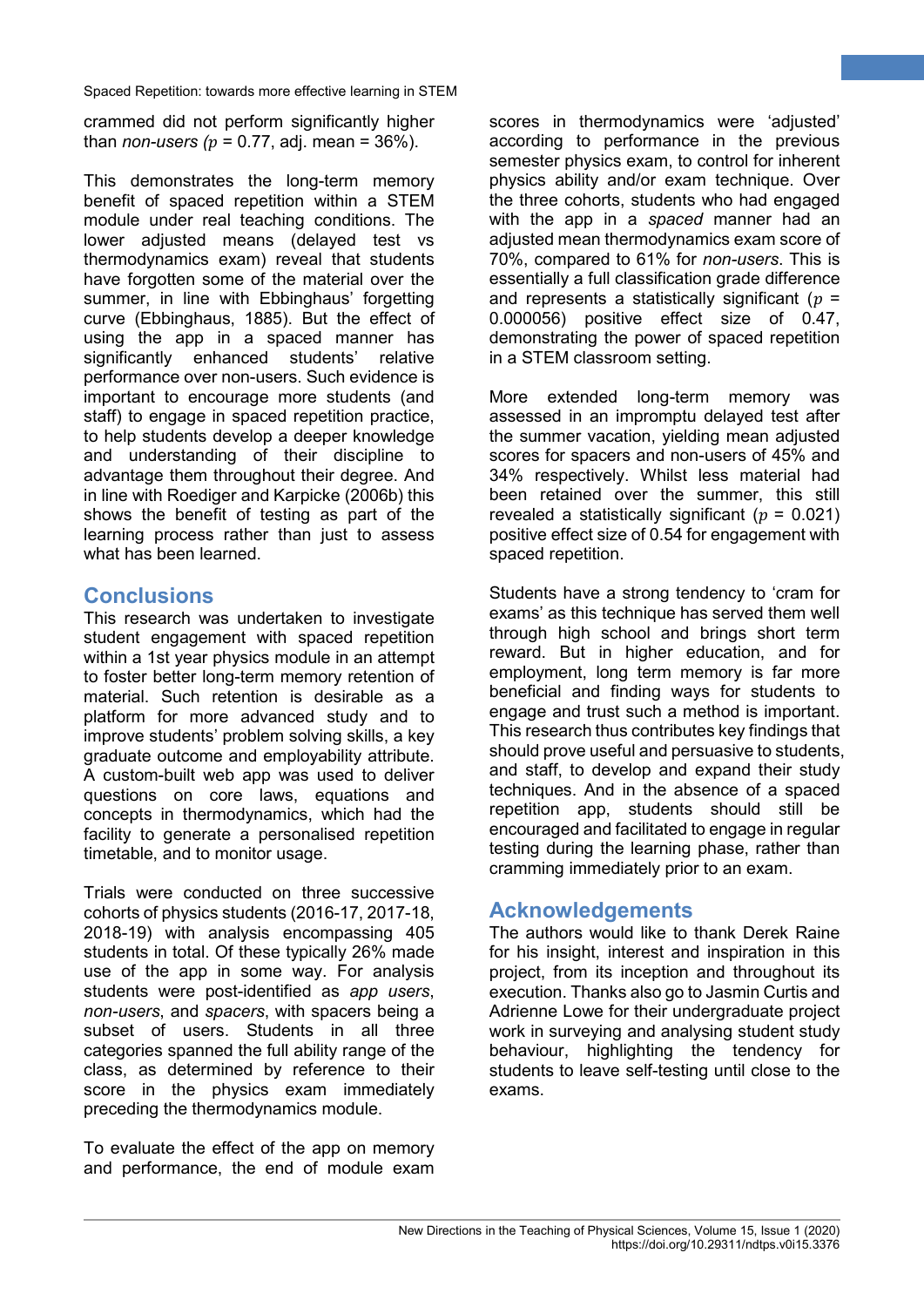# **References**

<span id="page-8-4"></span>Curtis, J., Lowe, A. and Voice, A. M. (2018) *Analysis of student study habits*. Unpublished manuscript, University of Leeds.

<span id="page-8-0"></span>Ebbinghaus, H. (1885) *Memory: a contribution to experimental psychology (H.A.Ruger, C.E.Bussinius & E.R.Hilgard, Trans in 1964.)*. New York: Dover Publications

<span id="page-8-11"></span>Gallo, M. & Odu, M. (2009) *Examining the Relationship Between Class Scheduling and Student Achievement in College Algebra,* Community College Review, 36(4), pp. 299- 325.

<span id="page-8-13"></span>Hopkins, R.F., Lyle, K.B., Hieb, J.L. & Ralston, P.A.S. (2015) *Spaced Retrieval Practice Increases College Students' Short- and Long-Term Retention of Mathematics Knowledge*, Educational Psychology Review, 28(4), pp. 853-873. DOI: 10.1007/s10648-015-9349-8.

<span id="page-8-14"></span>Kapler, I.V., Weston, T. & Wiseheart, M. (2015) *Spacing in a simulated undergraduate classroom: Long-term benefits for factual and higher-level learning,* Learning and Instruction, 36, pp. 38-45. DOI: 10.1016/j.learninstruc.2014.11.001.

<span id="page-8-17"></span>Kerfoot, B.P. & Brotschi, E. (2009) *Online spaced education to teach urology to medical students: a multi-institutional randomized trial*, Am J Surg, 197(1), pp. 89-95. DOI: 10.1016/j.amjsurg.2007.10.026.

<span id="page-8-9"></span>Kerfoot, B.P., DeWolf, W.C., Masser, B.A., Church, P.A. and Federman, D.D. (2007) *Spaced education improves the retention of clinical knowledge by medical students: a randomised controlled trial*, Medical Education, 41(1), pp. 23-31 DOI: 10.1111/j.1365- 2929.2006.02644.x.

<span id="page-8-5"></span>Kornell, N. & Bjork, R.A. (2007) *The promise and perils of self-regulated study*, Psychonomic Bulletin & Review, 14(2), pp. 219-224. DOI: 10.3758/bf03194055.

<span id="page-8-15"></span><span id="page-8-1"></span>Leitner, S. (1972) *So lernt man lernen*. Edited by Erfolg, A.L.f.z. Angewandte Lernpsychologie fuhrt zum Erfolg. Herder.

Mace, C.A. (1968) *The psychology of study*. Penguin.

**9**

<span id="page-8-16"></span>Maxwell, S.E. and Delaney, H.D. (1990) *Designing experiments and analyzing data: A model comparison perspective*. US: Lawrence Erlbaum Associates Publishers *p434*.

<span id="page-8-3"></span>Quality Assurance Agency (2014) *Subject Benchmark Statement: Chemistry*. [Online]. Available at: [https://www.qaa.ac.uk/docs/qaa/subject](https://www.qaa.ac.uk/docs/qaa/subject-benchmark-statements/sbs-chemistry-14.pdf?sfvrsn=99e1f781_14)[benchmark-statements/sbs-chemistry-](https://www.qaa.ac.uk/docs/qaa/subject-benchmark-statements/sbs-chemistry-14.pdf?sfvrsn=99e1f781_14)[14.pdf?sfvrsn=99e1f781\\_14.](https://www.qaa.ac.uk/docs/qaa/subject-benchmark-statements/sbs-chemistry-14.pdf?sfvrsn=99e1f781_14)

<span id="page-8-2"></span>Quality Assurance Agency (2017) *Subject Benchmark Statement: Physics, Astronomy and Astrophysics.* [Online]. Available at: [https://www.qaa.ac.uk/docs/qaa/subject](https://www.qaa.ac.uk/docs/qaa/subject-benchmark-statements/sbs-physics-astronomy-and-astrophysics-17.pdf?sfvrsn=2f94f781_12)[benchmark-statements/sbs-physics](https://www.qaa.ac.uk/docs/qaa/subject-benchmark-statements/sbs-physics-astronomy-and-astrophysics-17.pdf?sfvrsn=2f94f781_12)[astronomy-and-astrophysics-](https://www.qaa.ac.uk/docs/qaa/subject-benchmark-statements/sbs-physics-astronomy-and-astrophysics-17.pdf?sfvrsn=2f94f781_12)[17.pdf?sfvrsn=2f94f781\\_12.](https://www.qaa.ac.uk/docs/qaa/subject-benchmark-statements/sbs-physics-astronomy-and-astrophysics-17.pdf?sfvrsn=2f94f781_12)

<span id="page-8-8"></span>Rawson, K.A., Vaughn, K.E. and Carpenter, S.K. (2015) *Does the benefit of testing depend on lag, and if so, why? Evaluating the elaborative retrieval hypothesis*, Memory & Cognition, 43(4), pp. 619-633. DOI: 10.3758/s13421-014-0477-z.

<span id="page-8-7"></span>Roediger, H.L. & Karpicke, J.D. (2006a) *The Power of Testing Memory Basic Research and Implications for Educational Practice*, Perspectives on Psychological Science, 1(3), pp. 181-210. DOI: 10.1111/j.1745- 6916.2006.00012.x.

<span id="page-8-18"></span>Roediger, H.L. & Karpicke, J.D. (2006b) *Testenhanced learning - Taking memory tests improves long-term retention*, Psychological Science, 17(3), pp. 249-255. 10.1111/j.1467-9280.2006.01693.x.

<span id="page-8-6"></span>Roediger, H.L. & Karpicke, J.D. (2018) *Reflections on the Resurgence of Interest in the Testing Effect*, Perspectives on Psychological Science, 13(2), pp. 236-241. DOI: 10.1177/1745691617718873.

<span id="page-8-12"></span><span id="page-8-10"></span>Rohrer, D. (2009) *The Effects of Spacing and Mixing Practice Problems*, Journal for Research in Mathematics Education, 40(1), pp. 4-17.